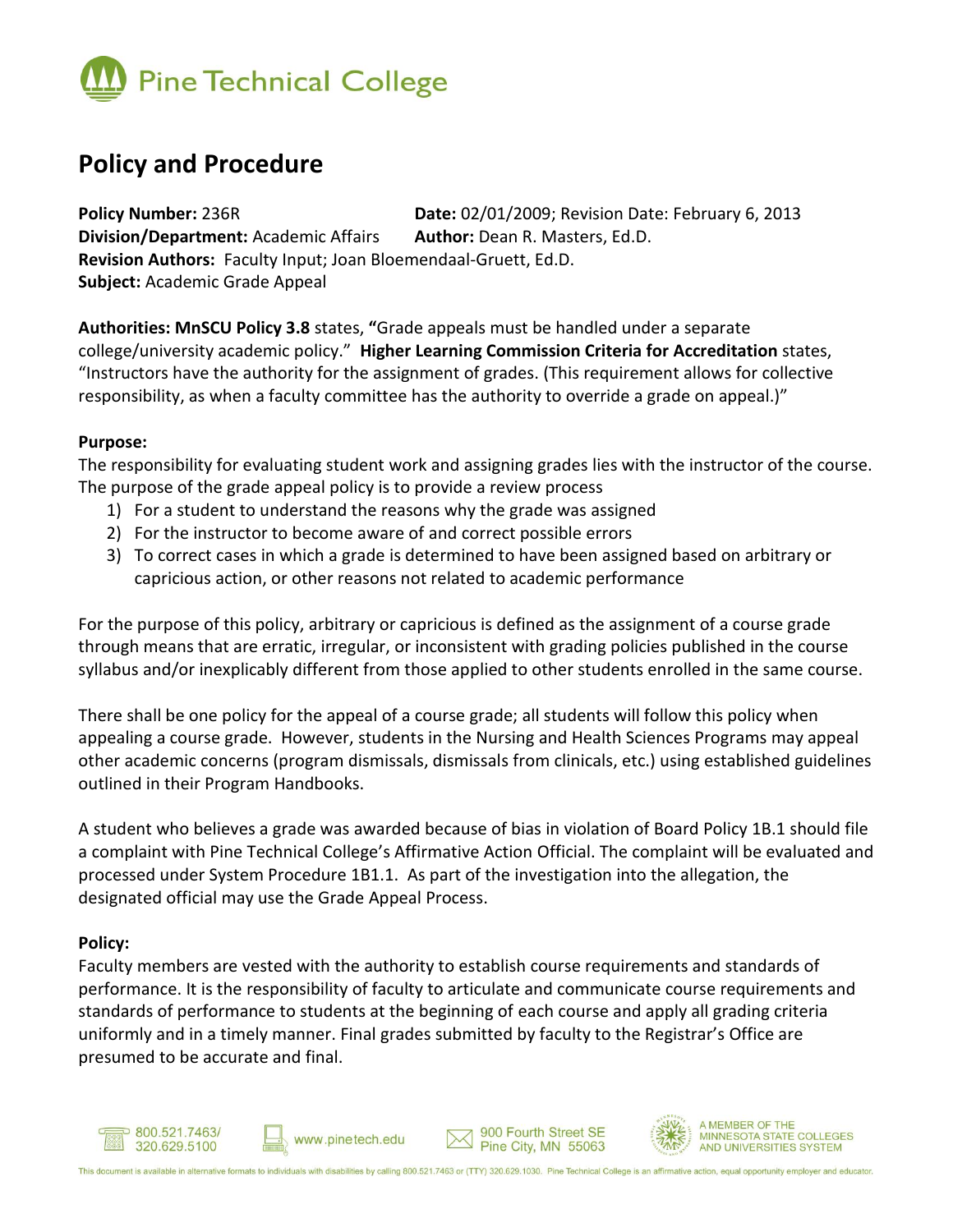

The Academic Grade Appeal provides the student with an opportunity to appeal a course grade that the student believes has been assigned in an arbitrary or capricious manner or other reasons not related to academic performance. There is a presumption that grades assigned by faculty members are correct; thus, the burden of proof rests with the student who is appealing; the student must initiate the process and be prepared to present supporting documentation. Under this policy, the college will not change the grade assigned by an instructor unless presented with sufficient evidence that the instructor's grading procedure did not reflect sound educational practices or was inconsistent with the common course outline and course syllabus.

No adverse action will be taken against a student who chooses to utilize this process.

Students who believe their course grade reflects unsubstantiated academic evaluation may initiate and pursue a grade change appeal in accordance with provisions of this document. At the same time, all academic rights and privileges of faculty members are to be honored in this process. Students may submit a formal grade appeal only when they believe that the grade was arbitrary, capricious, or based on other reasons not related to academic performance.

# **Procedure**

- 1. When a student believes that he/she has received an incorrect academic grade, he/she should seek out the involved faculty member(s), state the nature of the grievance, and make a serious attempt to mutually resolve the issue.
- 2. If the student and the instructor are unable to reach agreement and the student still believes they received an incorrect grade, he/she may submit a formal grade appeal using the Grade Appeal Form available in the Academic Affairs Department. The student shall present a written, signed statement of the nature of the grievance and identify the student's efforts to resolve with faculty. The instructor will document the response to student's request. The written grade appeal will be submitted to the Chief Academic Officer (CAO) within 30 calendar days after the grade was issued by the college. The CAO will meet with the student and confer with the instructor regarding the appeal and will issue a written decision within 15 instructional days of receiving the Grade Appeal Form.
- 3. If either the student or faculty member disagrees with the CAO decision, they can request a hearing before the Academic Appeals Committee. The request for a hearing must be submitted in writing to the CAO. If the written request for a hearing is not received within 10 instructional days after the CAO decision, this decision shall be final and posted to the student's transcript. If the request for a hearing is timely, the CAO will convene the Academic Appeals Committee, which shall be comprised of one (1) student appointed by the Chief Student Affairs Officer (CSAO), one (1) representative of the college managers group (excluding CSAO) appointed by the college president; and two (2) faculty members appointed by the MSCF president. The CAO will convene the Academic Appeals Committee within 15 instructional days from receipt of the written request for a hearing. The hearing shall be governed by the following rules: